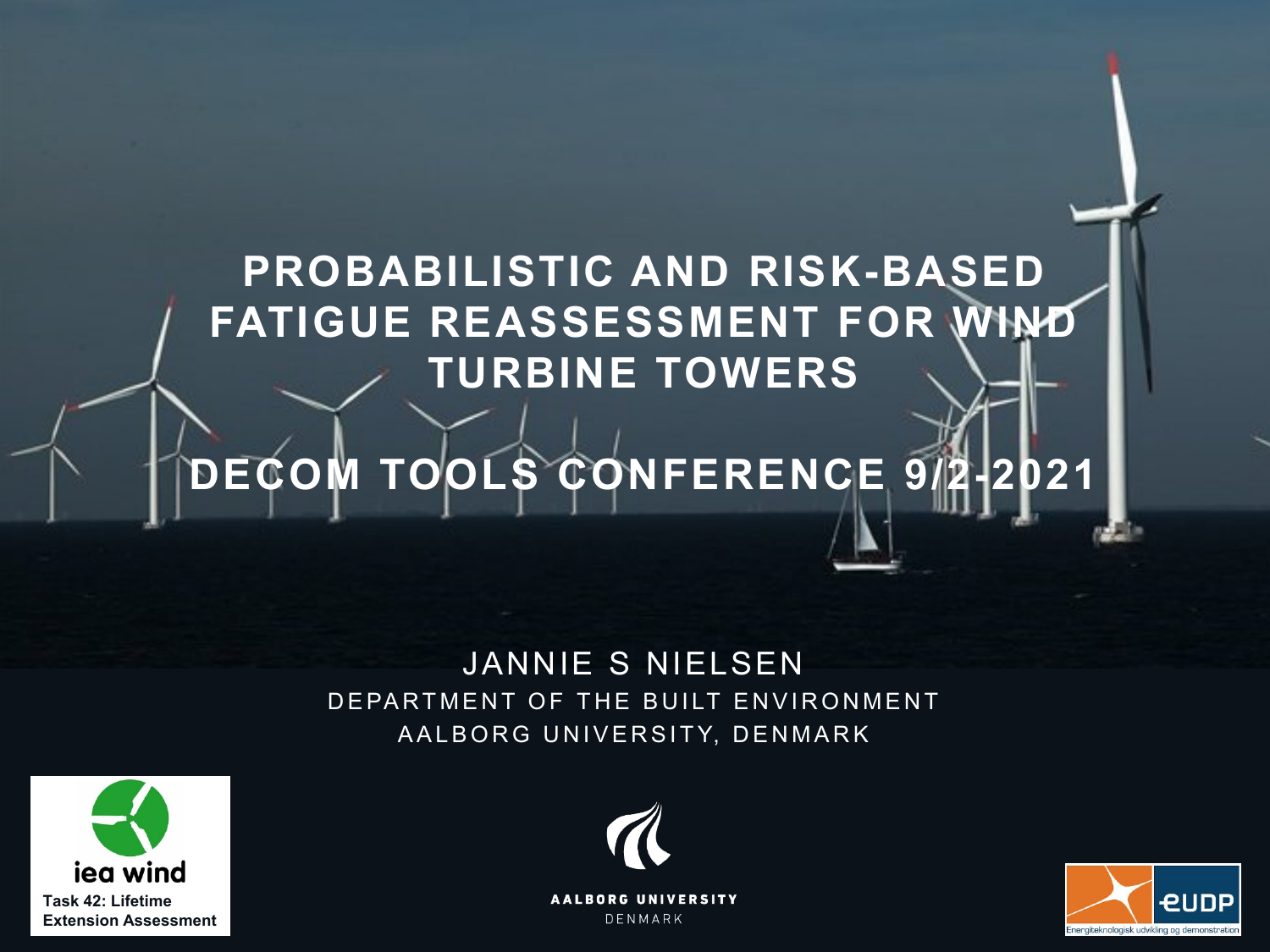#### **About the speaker**



**Jannie Sønderkær Nielsen**, Associate professor, Risk & Reliability research group, Department of the Build Environment, Aalborg University, Denmark

- Participation in various national and EU projects on O&M, life extension and probabilistic design such as: REL-OWT, NORCOWE, LEANWIND, MANTIS, LIFEWIND, CORTIR, PROBWIND, COST Action TU1402, IEAWIND T42, IEAWIND T43
- IEC Committee Member: TC 88/PT 61400-9
- JCSS member (Joint Committee on Structural Safety)

#### **Mission**

Increase the sustainability and decrease risks associated with wind farm projects ensuring resilient renewable energy supply by providing risk-informed decision support through the lifecycle considering planning, design, installation, operation, and decommissioning.





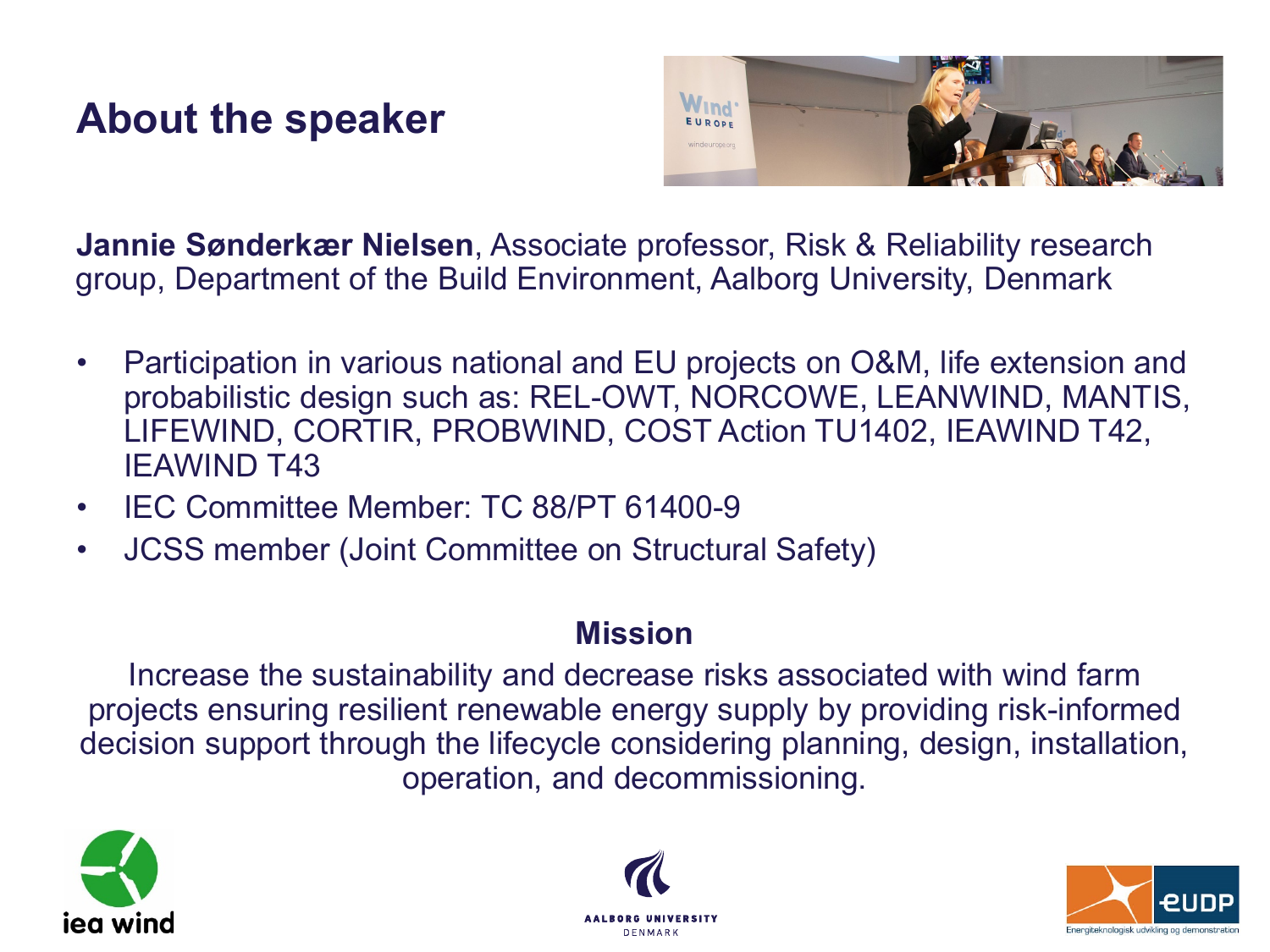### **Decision scenario**

- A wind farm has been operating for the planned life of 20-25 years
	- Options:
		- Continue operation
		- Life extension
		- Repowering
		- Decommision

• Does the tower and substructure have sufficient fatigue life?





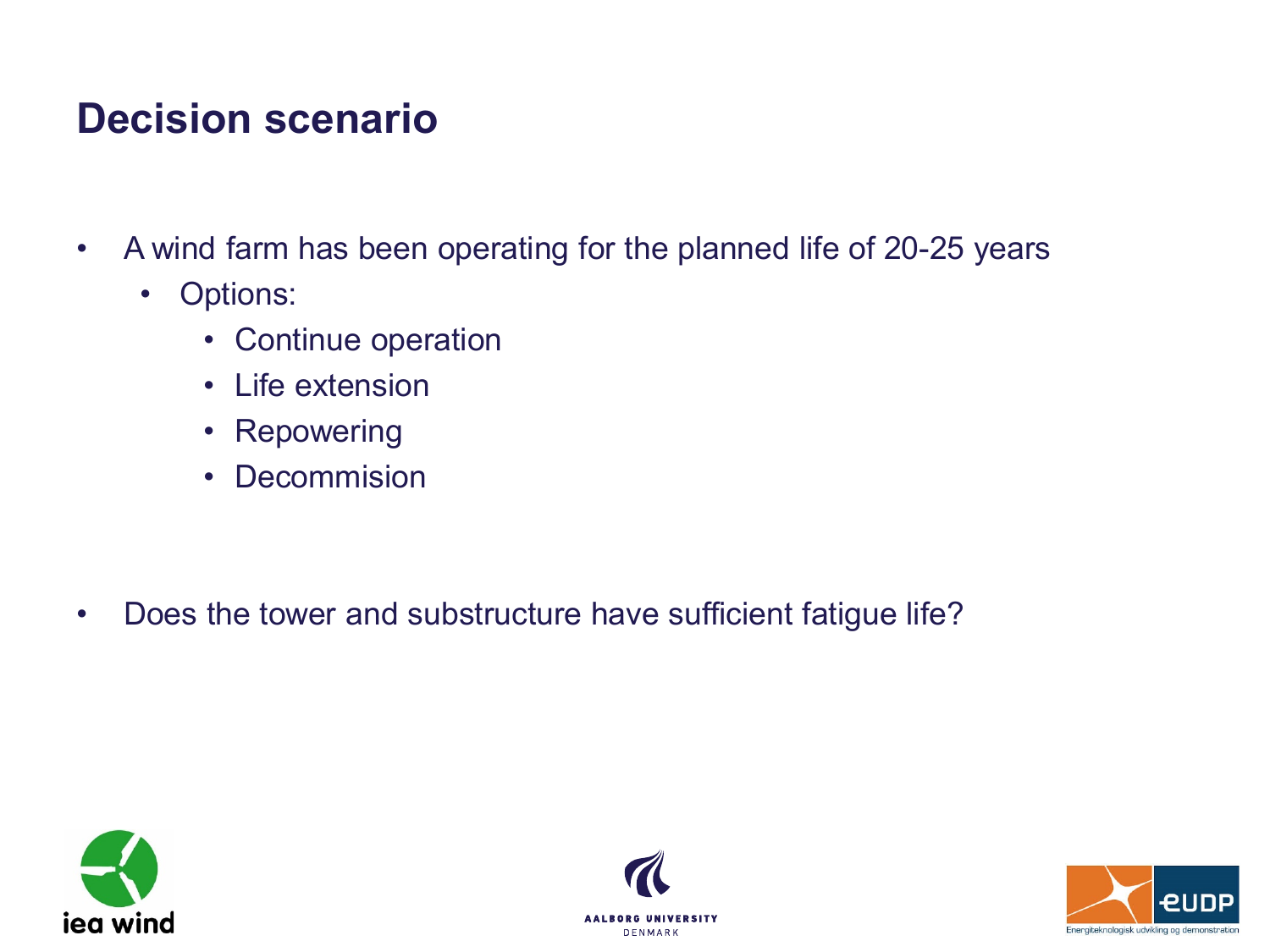# **Deterministic fatigue reassessment**

- Application of updated data compared to design
	- Loads analysis
	- Operational analysis
- Deterministic design equation for fatigue failure (bi-linear SN curve)

• 
$$
G(z,t) = 1 - v \cdot t \left( \frac{(\gamma_f \gamma_m)^{m_1}}{K_{1,C}} D_{BL1,tot}(z) + \frac{(\gamma_f \gamma_m)^{m_2}}{K_{2,C}} D_{BL2,tot}(z) \right)
$$

•  $D_{BL}$ : Fatigue damage (mean of  $\Delta \sigma^m$ ) estimated based on distribution of wind speed and 90% quantile of turbulence (hidden safety)





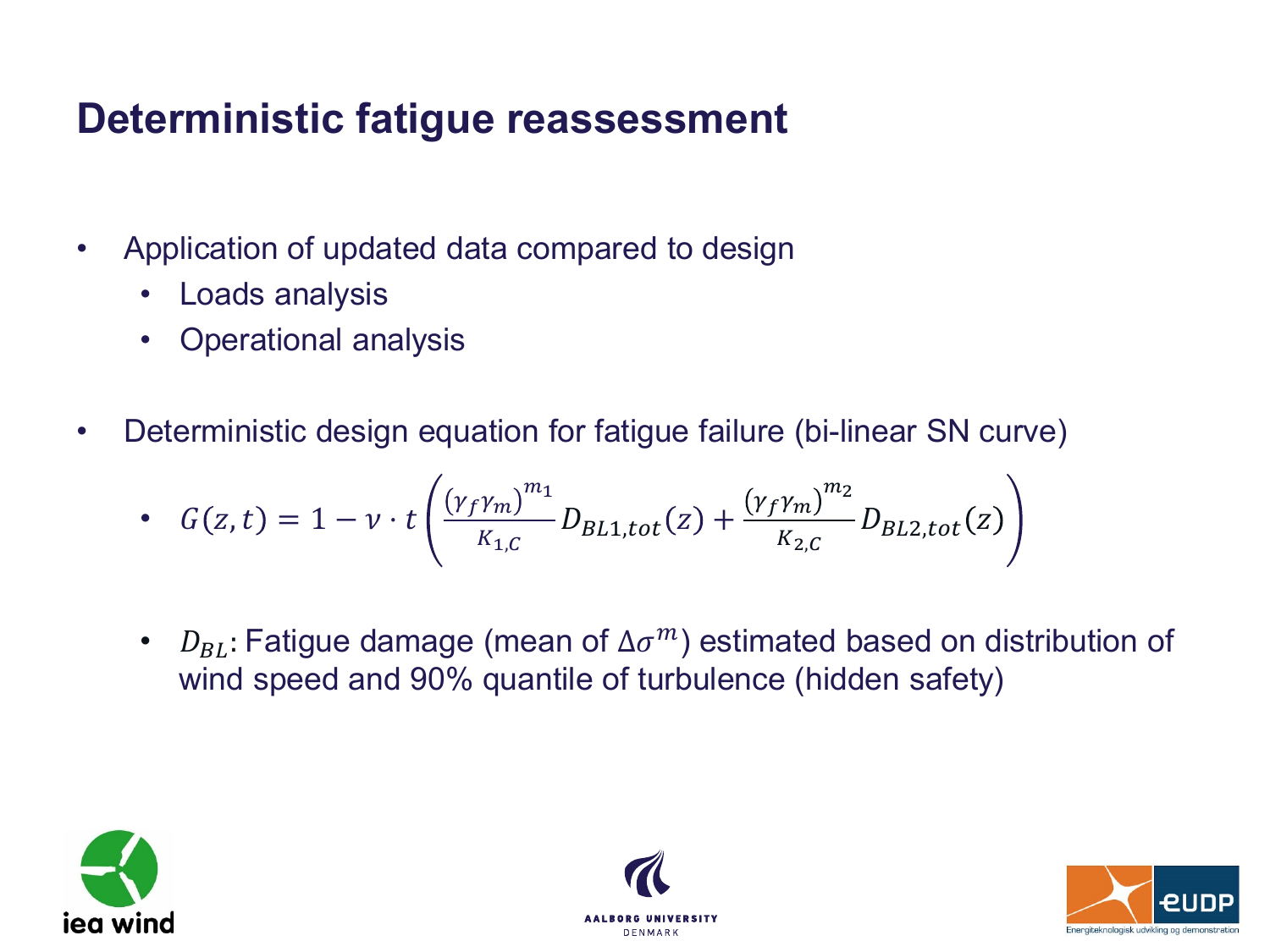# **Methods for decision making structures**

• ISO 2394:2015 General principles for reliability of structures

| <b>Risk-informed</b><br>decision making     | • Used to derive optimal<br>target reliability for<br>reliability-based methods |
|---------------------------------------------|---------------------------------------------------------------------------------|
| <b>Reliability-based</b><br>decision making | • Used to calibrate safety<br>factors for semi-<br>probabilistic method         |
| Semi-probabilistic<br>method                | • Used for design (also<br>referred to as<br>deterministic design)              |
|                                             |                                                                                 |
|                                             |                                                                                 |





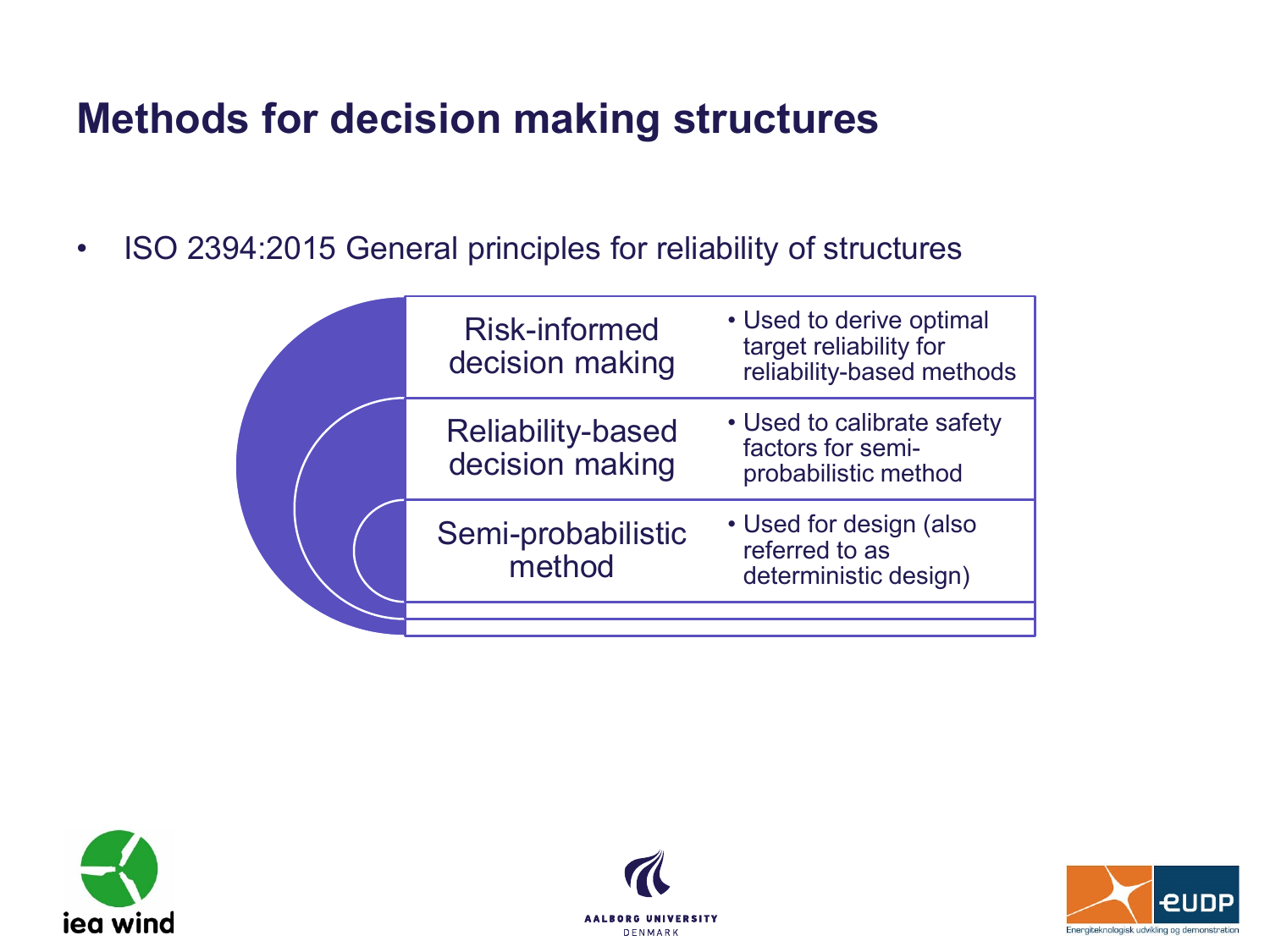#### **Probabilistic assessment**

• Probabilistic limit state equation for fatigue failure (bi-linear SN curve)

• 
$$
g(z,t) = \Delta - \nu \cdot t \left( \frac{(X_{load})^{m_1}}{K_1} D_{BL1,tot}(z) + \frac{(X_{load})^{m_2}}{K_2} D_{BL2,tot}(z) \right)
$$

- Fatigue damage calculated based on joint distribution of wind speed and turbulence
- Was used to calibrate partial safety factors for deterministic method

• 
$$
G(z,t) = 1 - v \cdot t \left( \frac{(v_f v_m)^{m_1}}{K_{1,C}} D_{BL1,tot}(z) + \frac{(v_f v_m)^{m_2}}{K_{2,C}} D_{BL2,tot}(z) \right)
$$

• The deterministic method is a simplification of the probabilistic





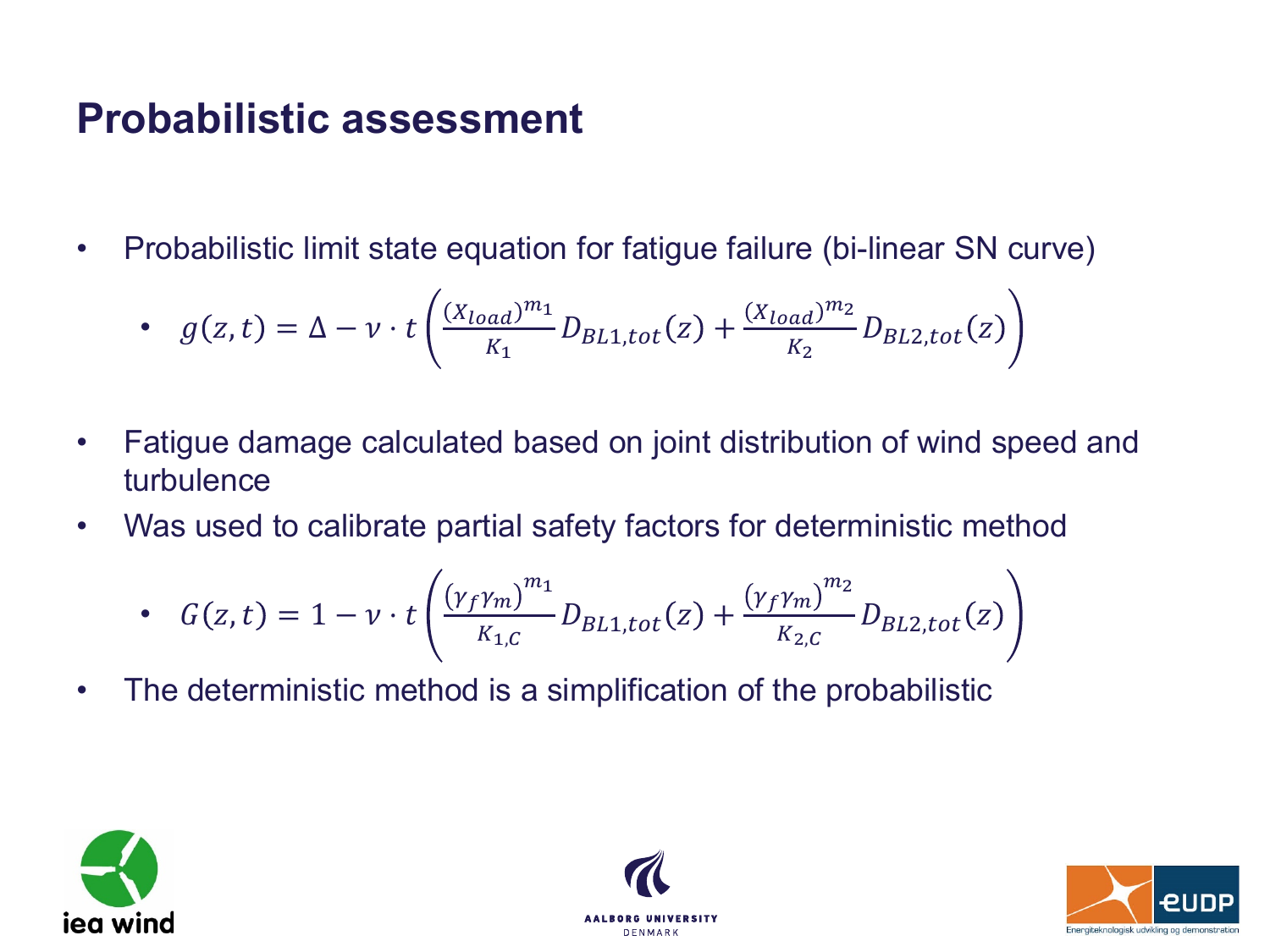# **Probabilistic assessment – Example**

- Assumptions
	- Model used for calibration of partial safety factors
	- Surrogate used for loads analyses
	- Starting point design lifetime 25 years
		- $V_{avg} = 8 \text{ m/s}$
		- $I_{ref} = 14\%$
- Result
	- Probabilistic model leads to longer fatigue lives







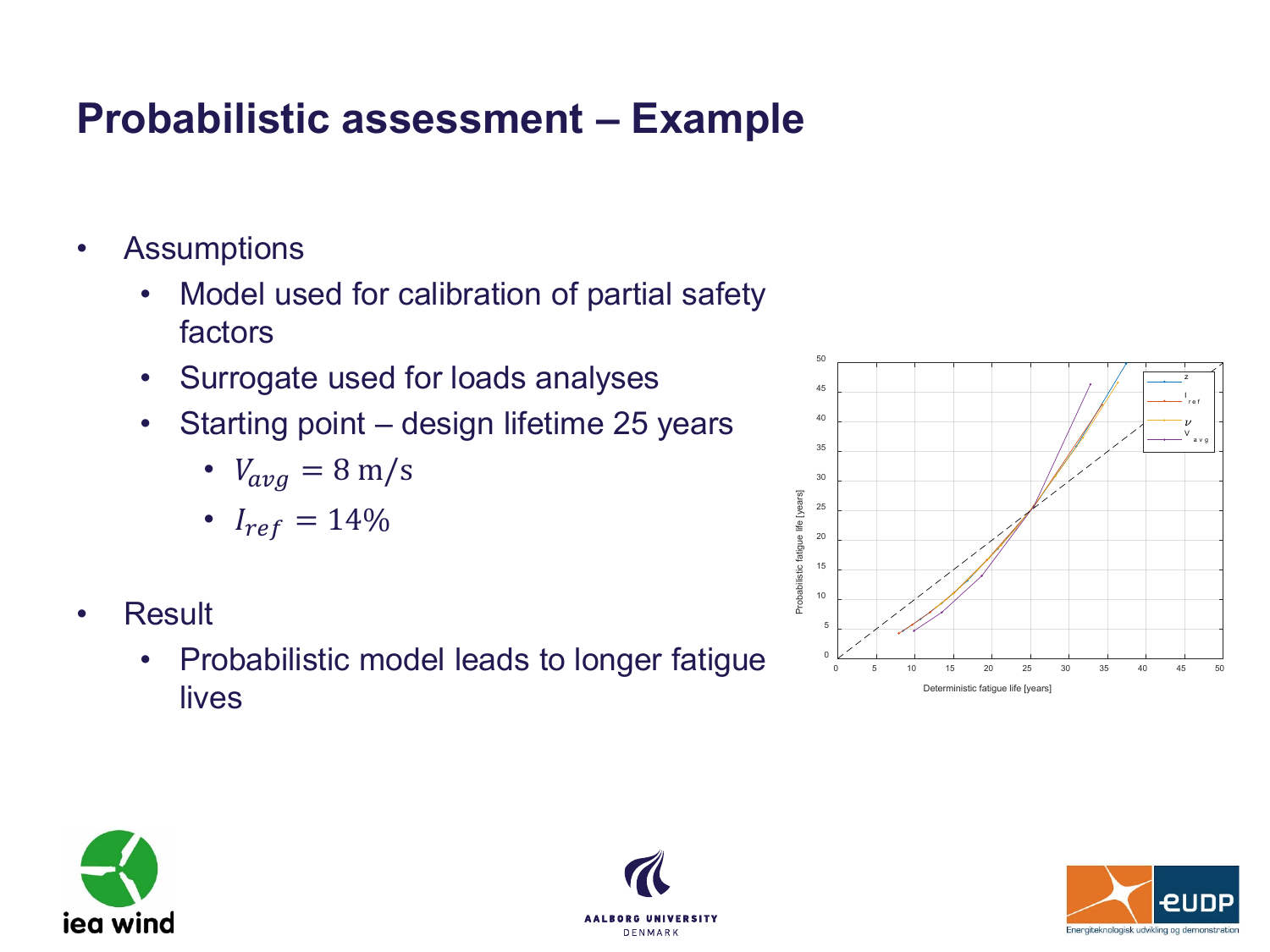# **Target reliability**

- Target reliabilities for new wind turbines
	- IEC61400-1 ed.4:  $\beta = 3.3 (P_f = 5 \cdot 10^{-4})$
- Based on table in ISO2394, derived based on risk-based method, economic optimization (maximize benefit - costs) considering:
	- Consequence of failure
	- Relative cost of safety measure

| Relative cost of<br>safety measure | Consequences of failure                   |                                                |                                       |
|------------------------------------|-------------------------------------------|------------------------------------------------|---------------------------------------|
|                                    | <b>Minor</b>                              | Moderate                                       | Large                                 |
| Large $(A)$                        | $\mathcal{B} = 3.1 (P_f \approx 10^{-3})$ | $\beta = 3.3 (P_f \approx 5.10^{-4})$          | $\beta = 3.7 (P_f \approx 10^{-4})$   |
| Normal (B)                         | $\beta = 3.7 (P_{\rm g} \sim 10^{-4})$    | $\beta = 4.2(\bar{K}_{\rm F} \approx 10^{-5})$ | $\beta = 4.4 (P_f \approx 5.10^{-6})$ |
| Small $(C)$                        | $\beta = 4.2 (P_f \approx 10^{-5})$       | $\beta = 4.4 (P_f \approx 0.10^{-6})$          | $\beta = 4.7 (P_f \approx 10^{-6})$   |





Wind turbines 3.3 (5 10-4)

Energiteknologisk udvikling og demonstratio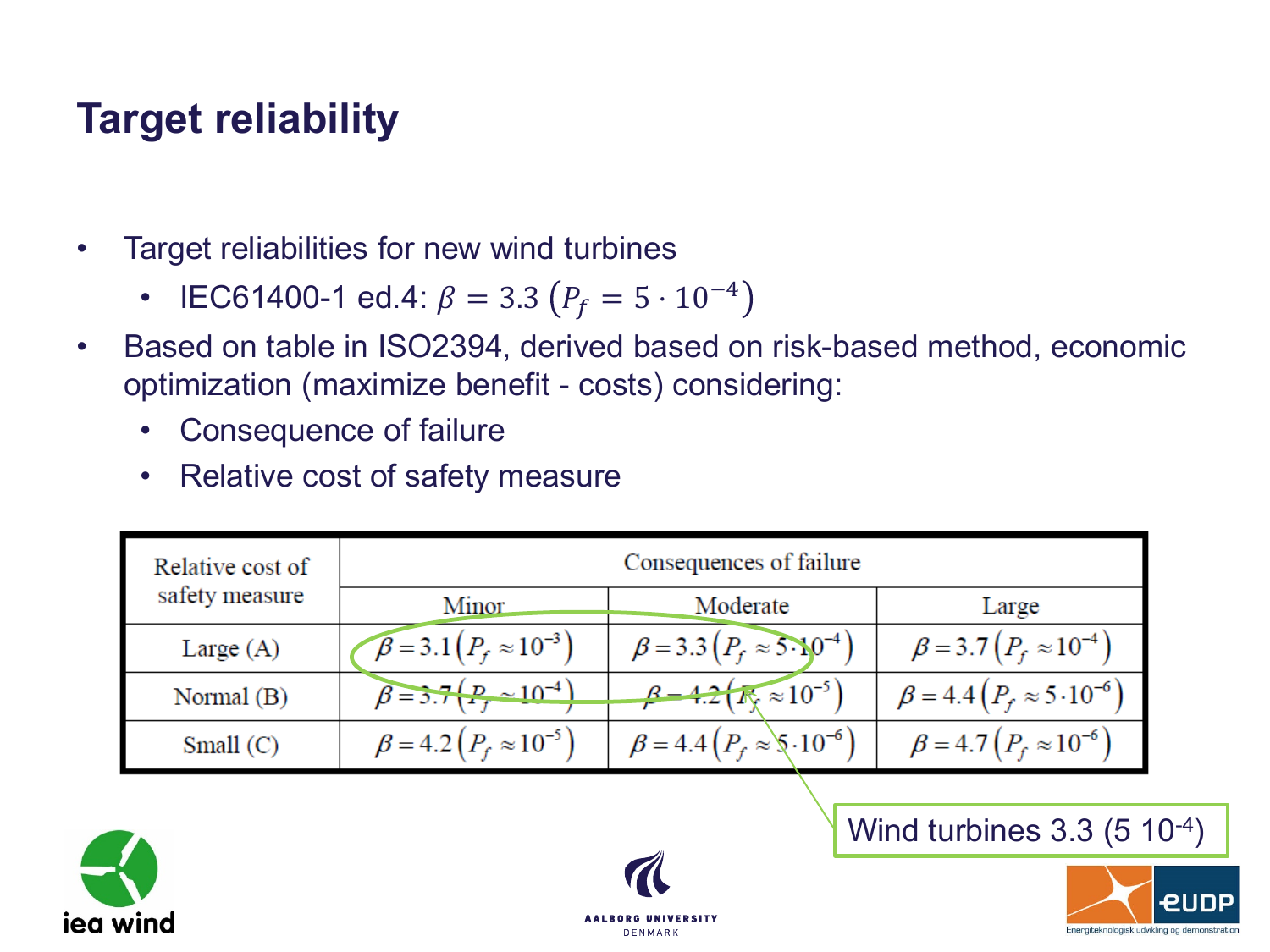# **Target reliability for existing structures**

- More expensive to increase reliability of existing structures
- The cost of conservatism is so much larger in assessment than in design







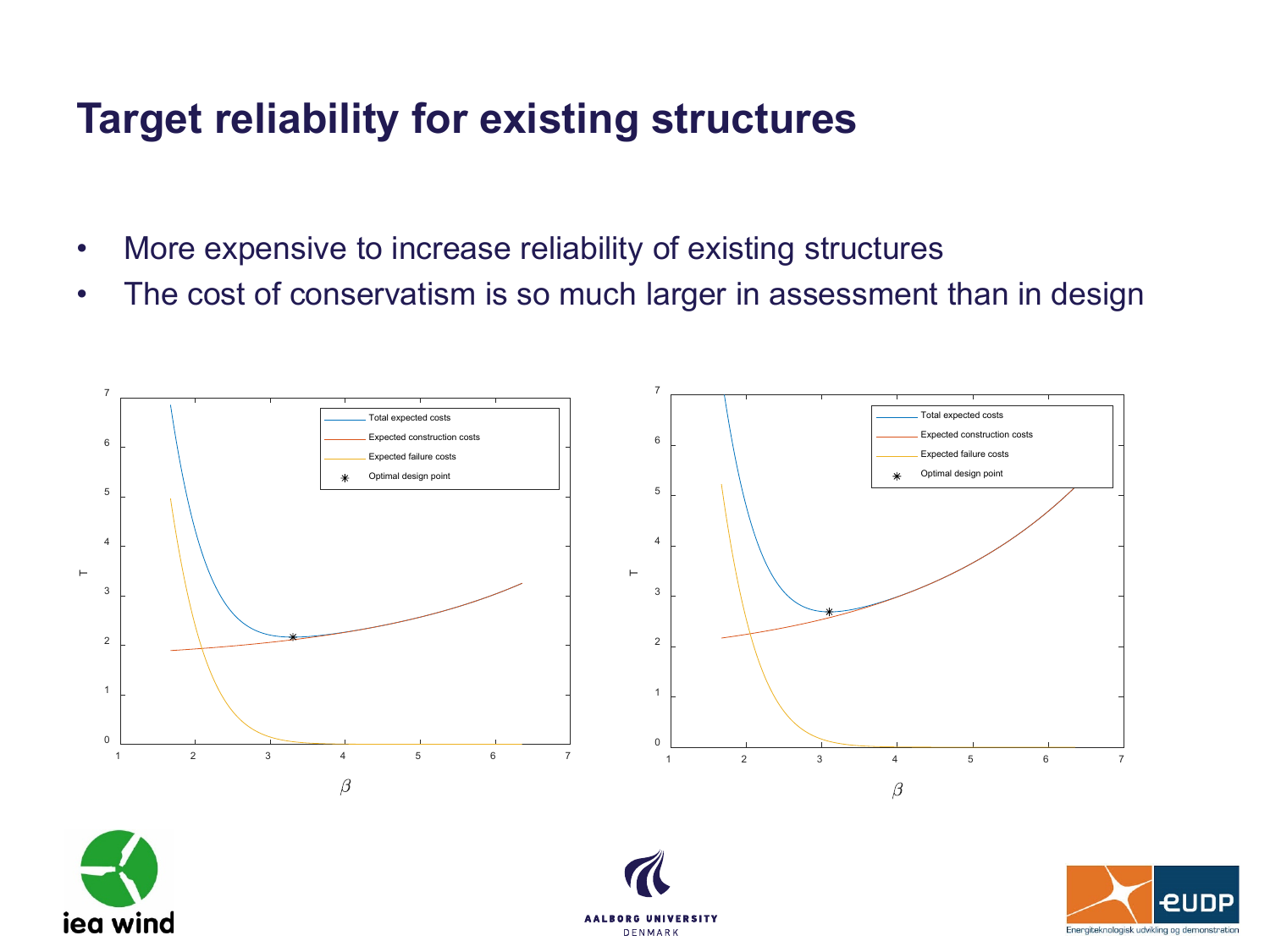# **Target reliability for life extension**

• Optimization for life extension – The objective function is the expected present value of the profit; i.e. the expected present value of the benefits minus the costs.



Nielsen JS, Sørensen JD. Risk-based derivation of target reliability levels for life extension of wind turbine structural components. Wind Energy. 2021;1–18. <https://doi.org/10.1002/we.2610> (Open Access)





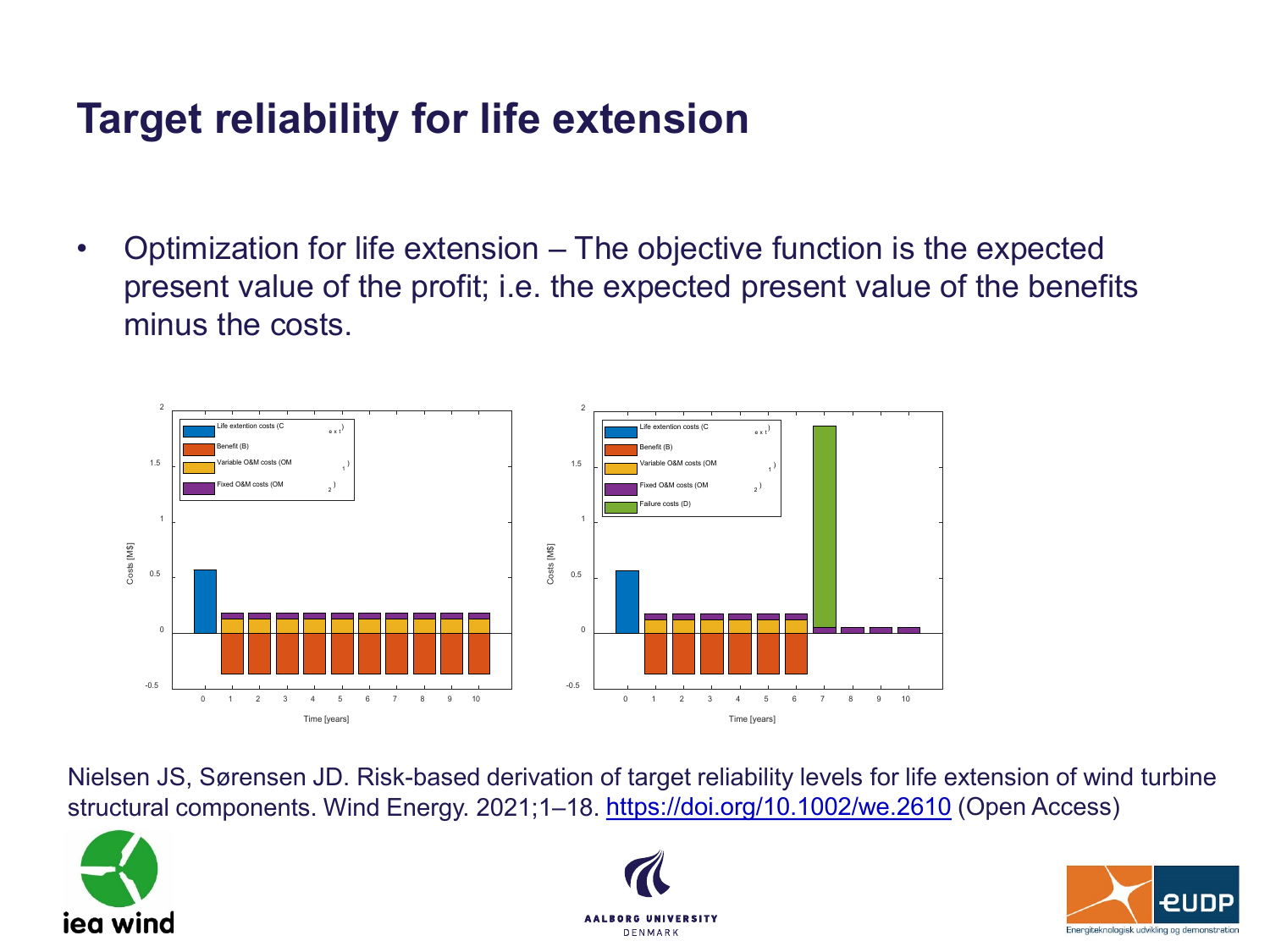# **Target reliability for life extension**

- A reduction from 3.3 to 3.1 will generally not make life extension infeasible
	- But will result in many additional years of operation



Nielsen JS, Sørensen JD. Risk-based derivation of target reliability levels for life extension of wind turbine structural components. Wind Energy. 2021;1–18. <https://doi.org/10.1002/we.2610> (Open Access)





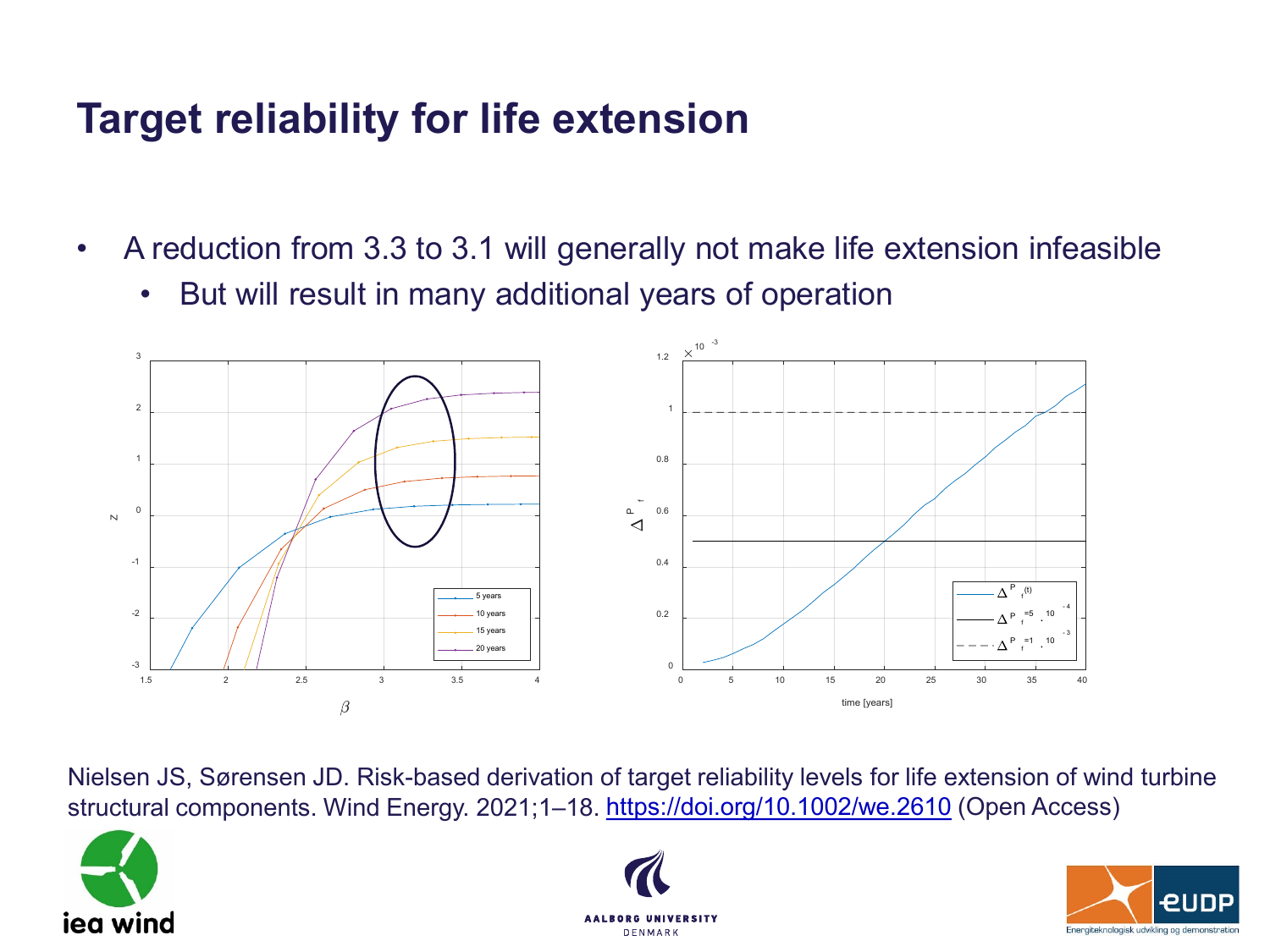#### **Risk-based assessment for case study**

• Assessment for life extension



Nielsen, JS; Miller-Branovacki, L; Carriveau, R. Probabilistic and risk-informed life extension assessment of wind turbine structural components. *Preprints* **2021**, 2021010353, Accepted for publication in Energies <https://www.preprints.org/manuscript/202101.0353/v1>





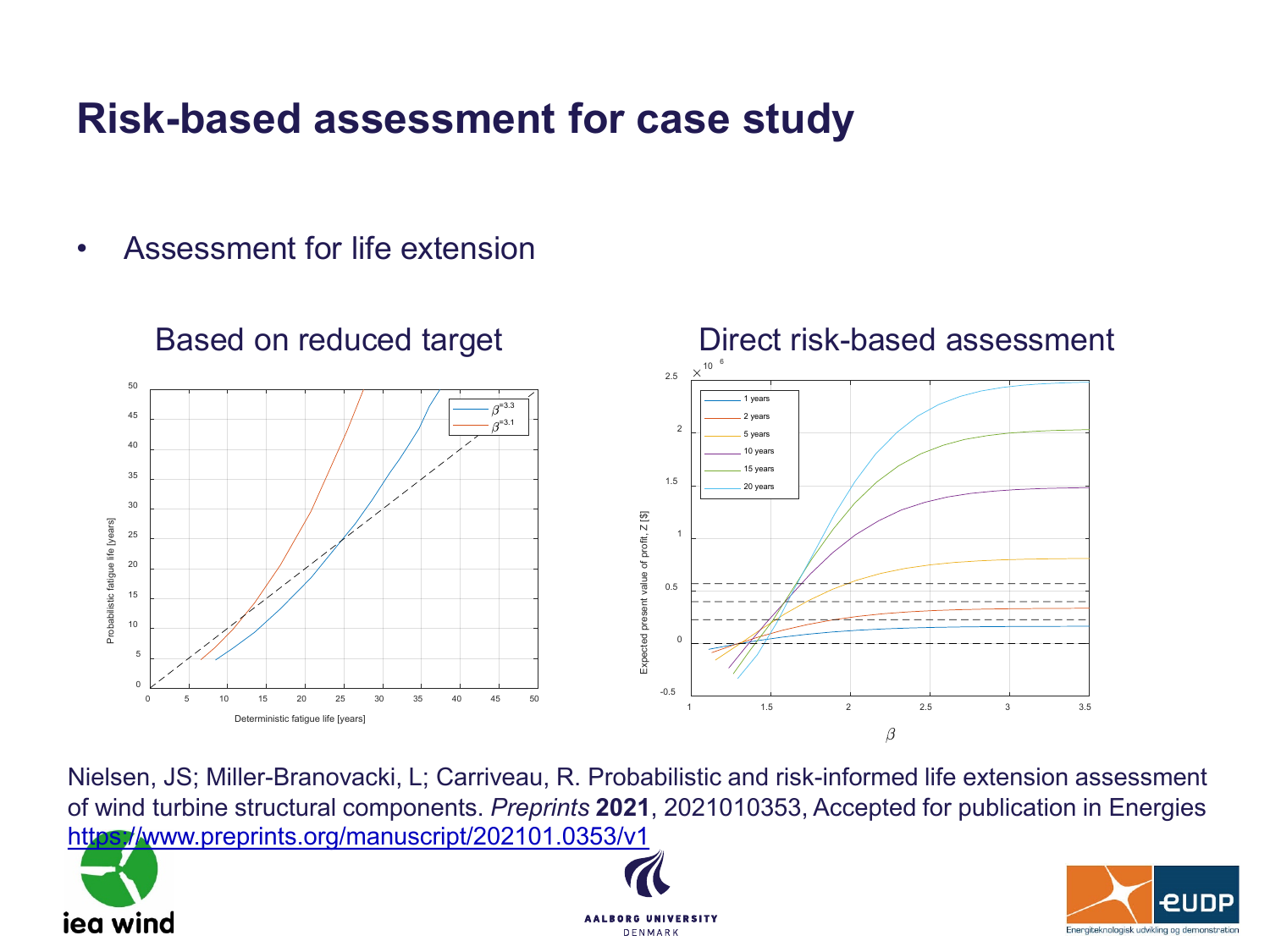#### **Repowering**

- Reliability based assessment
	- Additional capacity might be found using the probabilistic method compared to the deterministic
- Risk-based assessment
	- Much cheaper to reuse the substructure, thus the costs of increasing safety is high – could allow for a lower reliability level.





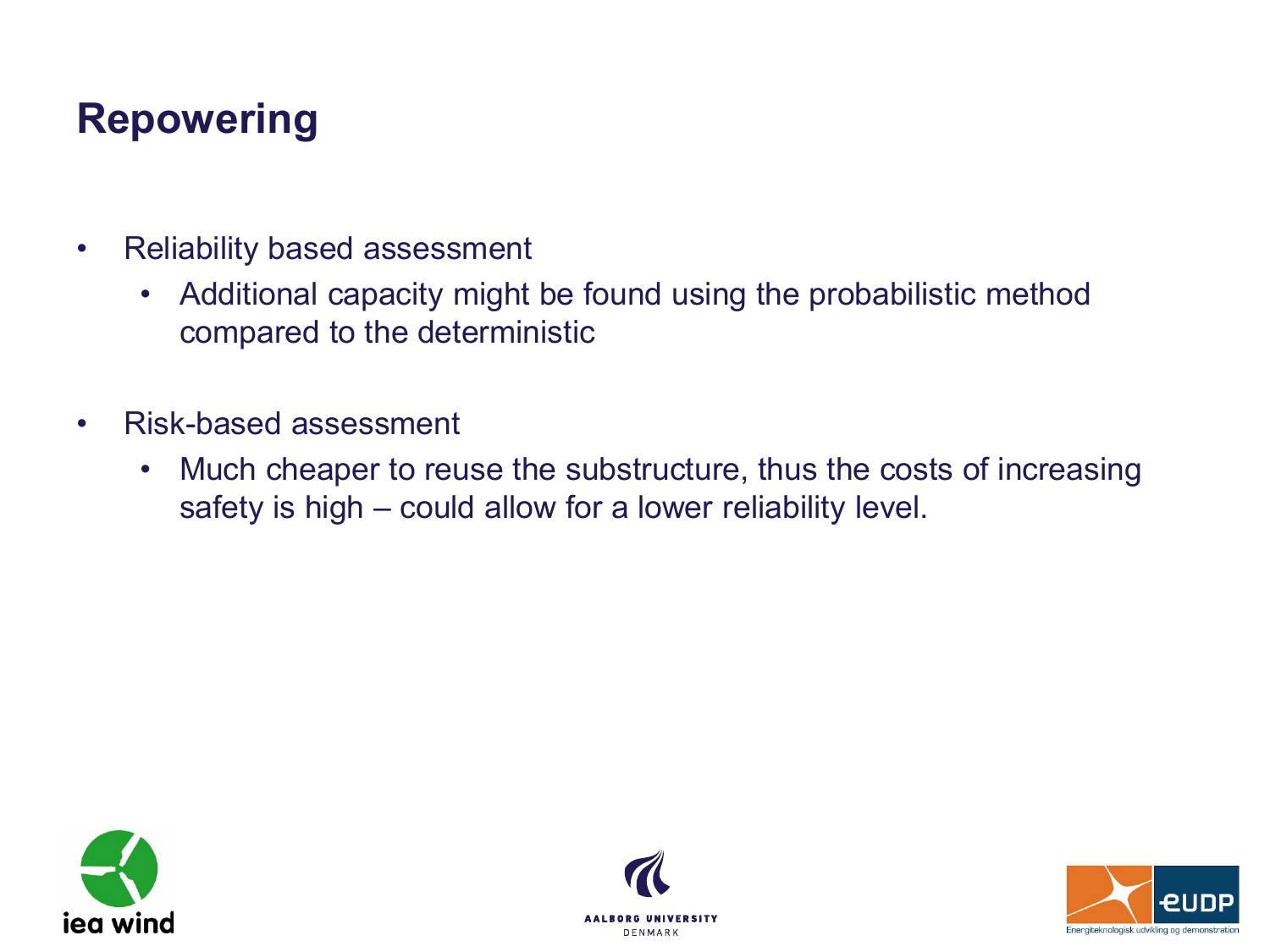#### **Conclusions**

- Reiliability and risk-based assessment could be used for assessment of existing structures
	- Clear economic benefit
	- Clear sustainability benefit